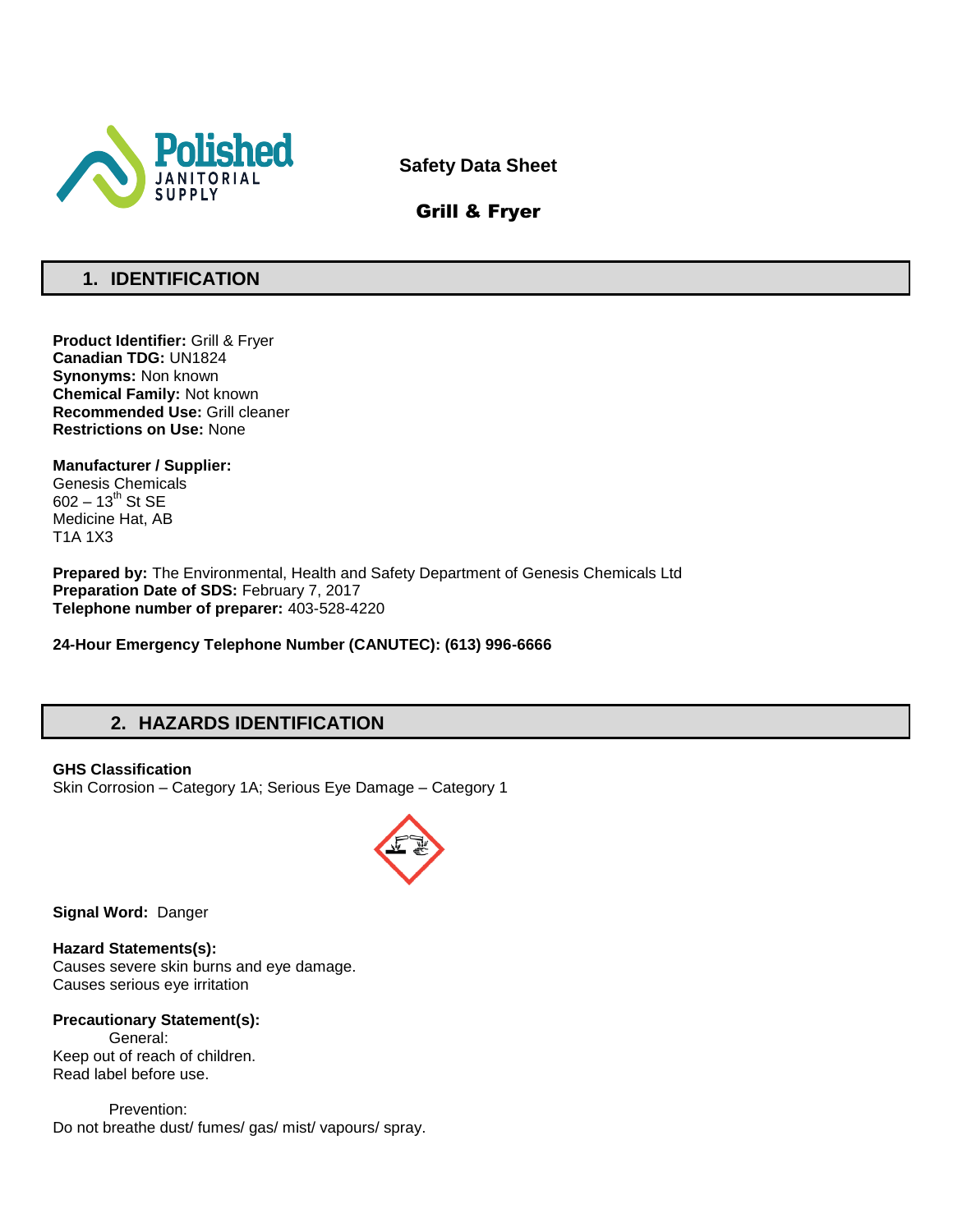Wash skin thoroughly after handling.

Wear protective gloves/ protective clothing/ eye protection/ face protection.

Response:

IF SWALLOWED: Rinse mouth. Do NOT induce vomiting. IF ON SKIN (or hair): Remove/Take off immediately all contaminated clothing. Rinse skin with water/shower. IF INHALED: Call a poison center or doctor/physician if you feel unwell. IF IN EYES: Rinse cautiously with water for several minutes. Remove contact lenses, if present and easy to do so. Continue rinsing. Immediately call a poison center or doctor/physician. Remove victim to fresh air and keep at rest in a position comfortable for breathing. Remove/Take off immediately all contaminated clothing. Wash contaminated clothing before reuse.

Storage: Store in a closed container.

Disposal:

Dispose of contents and container in accordance with local, regional, national and international regulations.

#### **Other Hazards:**

None known.

### **3. COMPOSITION/INFORMATION ON INGREDIENTS**

| <b>Chemical Name</b>                               | CAS No.   | <b>Concentration %</b> |
|----------------------------------------------------|-----------|------------------------|
| Sodium Hydroxide                                   | 1310-73-2 | 5-20                   |
| <b>Proprietary Component, T</b><br>Trade<br>Secret | XXX-XX-XX | <20                    |

#### **Notes**

\*\*If Chemical Name/CAS No is "proprietary" and/or Weight-% is listed as a range, the specific chemical identity and/or percentage of composition has been withheld as a trade secret.\*\*

### **4. FIRST AID MEASURES**

#### **First-aid Measures**

#### **Inhalation**

Move to fresh air. Keep at rest in a position comfortable for breathing. Call a Poison Centre or doctor if you feel unwell or are concerned.

#### **Skin Contact**

Take off contaminated clothing, shoes and leather goods (e.g. watchbands, belts). Immediately rinse with lukewarm, gently flowing water for 15-20 minutes. If skin irritation or a rash occurs, get medical advice/attention. Thoroughly clean clothing, shoes and leather goods before reuse or dispose of safely.

#### **Eye Contact**

Immediately rinse the contaminated eye(s) with lukewarm, gently flowing water for 15-20 minutes, while holding the eyelid(s) open. Take care not to rinse contaminated water into the unaffected eye or onto the face. Remove contact lenses, if present and easy to do. If eye irritation persists, get medical advice/attention. **Ingestion** 

Immediately call a Poison Centre or doctor. Do not induce vomiting.

#### **Most Important Symptoms and Effects, Acute and Delayed**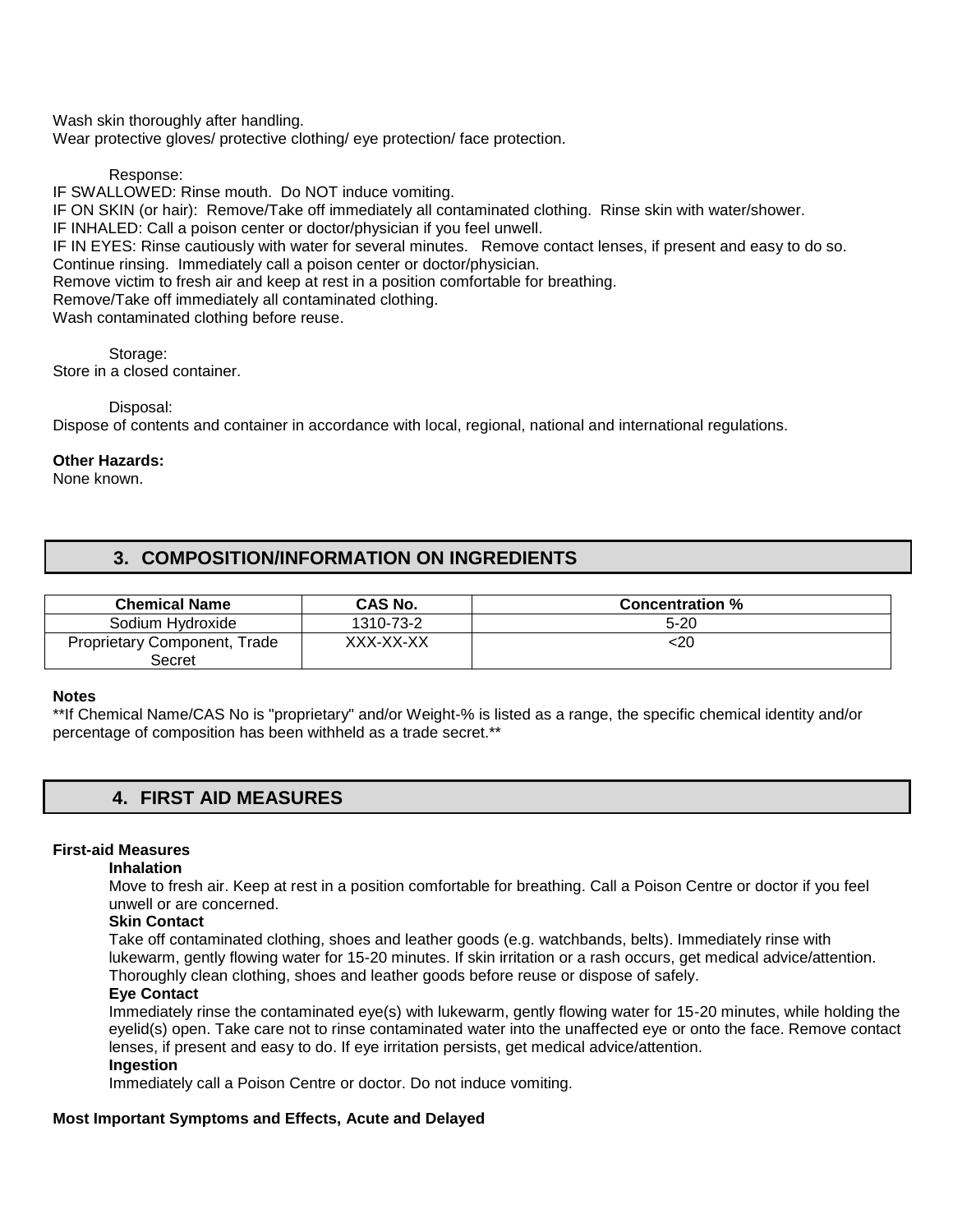If inhaled: at high concentrations symptoms may include headache, nausea, dizziness, drowsiness and confusion. If on skin: causes severe skin damage. Symptoms include burns, blisters, redness, rash, itching and swelling. If in eyes: causes severe eye damage. Symptoms include sore, red eyes, tearing, and blindness. If swallowed: may be drawn into the lungs if swallowed or vomited, causing severe lung damage. Symptoms may include coughing, shortness of breath, difficult breathing and tightness in the chest.

#### **Immediate Medical Attention and Special Treatment**

#### **Special Instructions**

Not applicable.

### **5. FIRE-FIGHTING MEASURES**

#### **Extinguishing Media**

**Suitable Extinguishing Media** Water fog, carbon dioxide, dry chemical powder or appropriate foam. **Unsuitable Extinguishing Media**  Water jet.

#### **Specific Hazards Arising from the Chemical**

Not flammable or combustible.

#### **Special Protective Equipment and Precautions for Fire-fighters**

Evacuate area. Approach fire from upwind to avoid hazardous vapours or gases.

Stop leak before attempting to put out the fire. Product could form an explosive mixture and reignite. Keep containers cool to avoid bursting.

Before entry, especially into confined areas, use an appropriate monitor to check for: toxic gases or vapours, flammable or explosive atmosphere.

Dike and recover contaminated water for appropriate disposal.

Fire-fighters may enter the area if positive pressure SCBA and full Bunker Gear is worn. If there is potential for skin contact with concentrated cleaner: chemical protective clothing (e.g. chemical splash suit) and positive pressure SCBA may be necessary. See Skin Protection in Section 8 (Exposure Controls/Personal Protection) for advice on suitable chemical protective materials.

### **6. ACCIDENTAL RELEASE MEASURES**

#### **Personal Precautions, Protective Equipment, and Emergency Procedures**

Concentrated product: evacuate the area immediately. Isolate the hazard area. Keep out unnecessary and unprotected personnel. Eliminate all ignition sources. Use grounded, explosion-proof equipment. Distant ignition and flashback are possible.

Increase ventilation to area or move leaking container to a well-ventilated and secure area. Do not touch damaged containers or spilled product unless wearing appropriate protective equipment. Use the personal protective equipment recommended in Section 8 of this safety data sheet.

Review Section 7 (Handling) of this safety data sheet before proceeding with clean-up.

Before entry, especially into confined areas, check atmosphere with an appropriate monitor. Monitor area for flammable or explosive atmosphere.

Product (diluted as directed): use the personal protective equipment recommended in Section 8 of this safety data sheet. No other special precautions are necessary.

#### **Environmental Precautions**

Concentrated product: do not allow into any sewer, on the ground or into any waterway. If the spill is inside a building,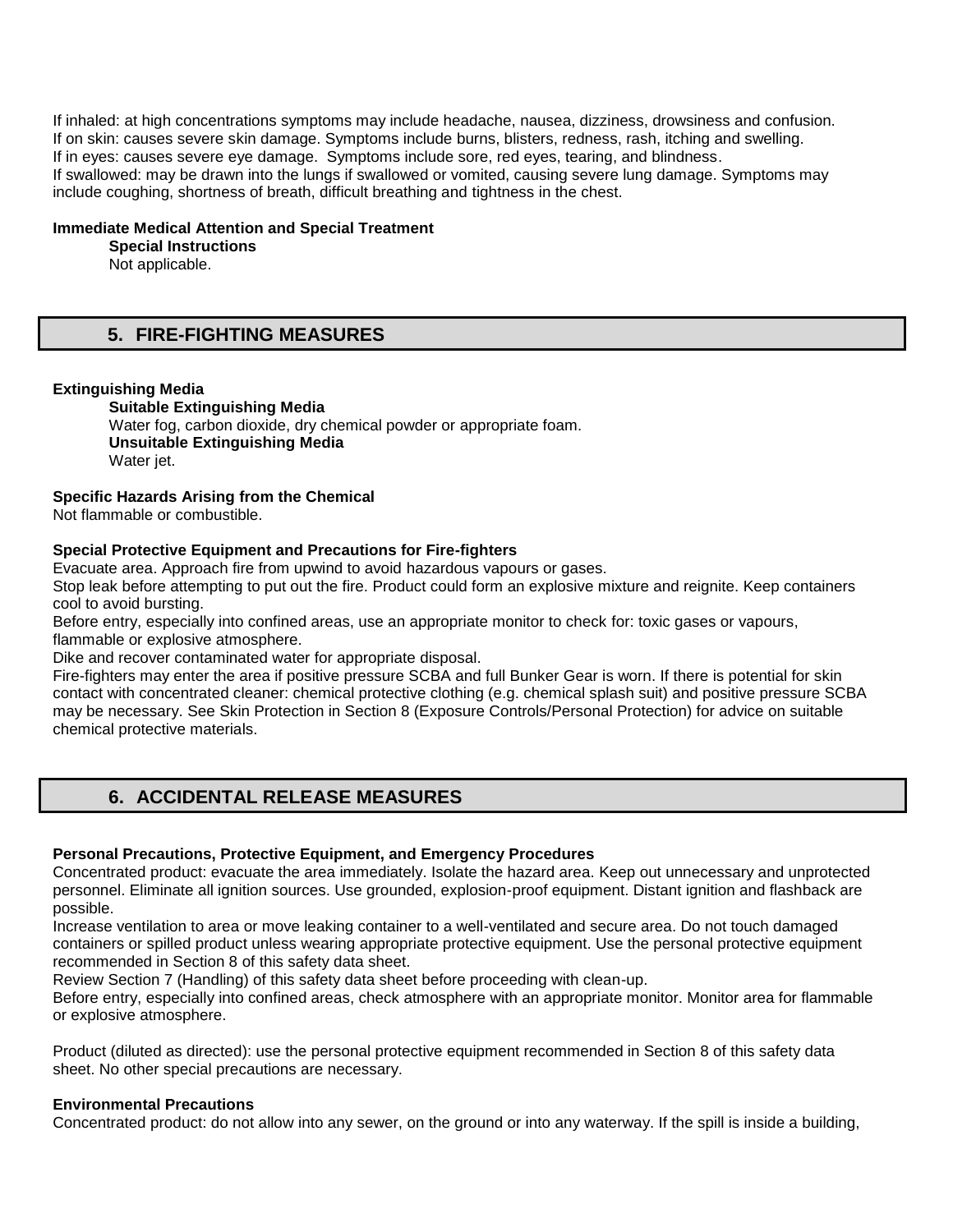prevent product from entering drains, ventilation systems and confined areas.

#### **Methods and Materials for Containment and Cleaning Up**

Concentrated product: small spills or leaks: contain and soak up spill with absorbent that does not react with spilled product. Do NOT use combustible materials such as sawdust. Place used absorbent into suitable, covered, labelled containers for disposal.

Concentrated product: large spills or leaks: cover the spill surface with the appropriate type of foam to reduce the release of vapour. Dike spilled product to prevent runoff. Remove or recover liquid using pumps or vacuum equipment. Dike and recover contaminated water for appropriate disposal. Store recovered product in suitable containers that are: tightly-covered.

Product (diluted as directed): no special clean-up methods are necessary.

#### **Other Information**

Report spills to local health, safety and environmental authorities, as required.

## **7. HANDLING AND STORAGE**

#### **Precautions for Safe Handling**

When handling diluted product: no special handling precautions are necessary.

When handling concentrated product: only use where there is adequate ventilation. Avoid generating vapours or mists. Keep containers tightly closed when not in use or empty. Wear personal protective equipment to avoid direct contact with this chemical.

Do NOT smoke in work areas. Wash hands thoroughly after handling this material. Immediately remove contaminated clothing using the method that minimizes exposure. Keep contaminated clothing under water, in closed containers. Launder clothes before rewearing. Inform laundry personnel of product hazard(s). Do not take contaminated clothing home.

#### **Conditions for Safe Storage**

Concentrated product: store in an area that is: temperature-controlled, well-ventilated, out of direct sunlight and away from heat and ignition sources, an approved, fire-resistant area, separate from incompatible materials (see Section 10: Stability and Reactivity). Store in a closed container.

Protect from conditions listed in Conditions to Avoid in Section 10 (Stability and Reactivity). Keep amount in storage to a minimum. Avoid bulk storage indoors.

Comply with all applicable health and safety regulations, fire and building codes.

## **8. EXPOSURE CONTROLS/PERSONAL PROTECTION**

#### **Control Parameters**

| Ingredients                                   | <b>ACGIH® TLV®</b>            | <b>OSHA PEL</b>               | <b>IDLH</b>         |
|-----------------------------------------------|-------------------------------|-------------------------------|---------------------|
| Sodium Hydroxide                              | $2 \,\mathrm{mg/m}_3$ Ceiling | $2 \,\mathrm{mg/m}_3$ Ceiling | $10 \text{ ma/m}_3$ |
| Proprietary Component,<br><b>Trade Secret</b> | Not available                 | Not available                 | Not available       |

Consult local authorities for provincial or state exposure limits.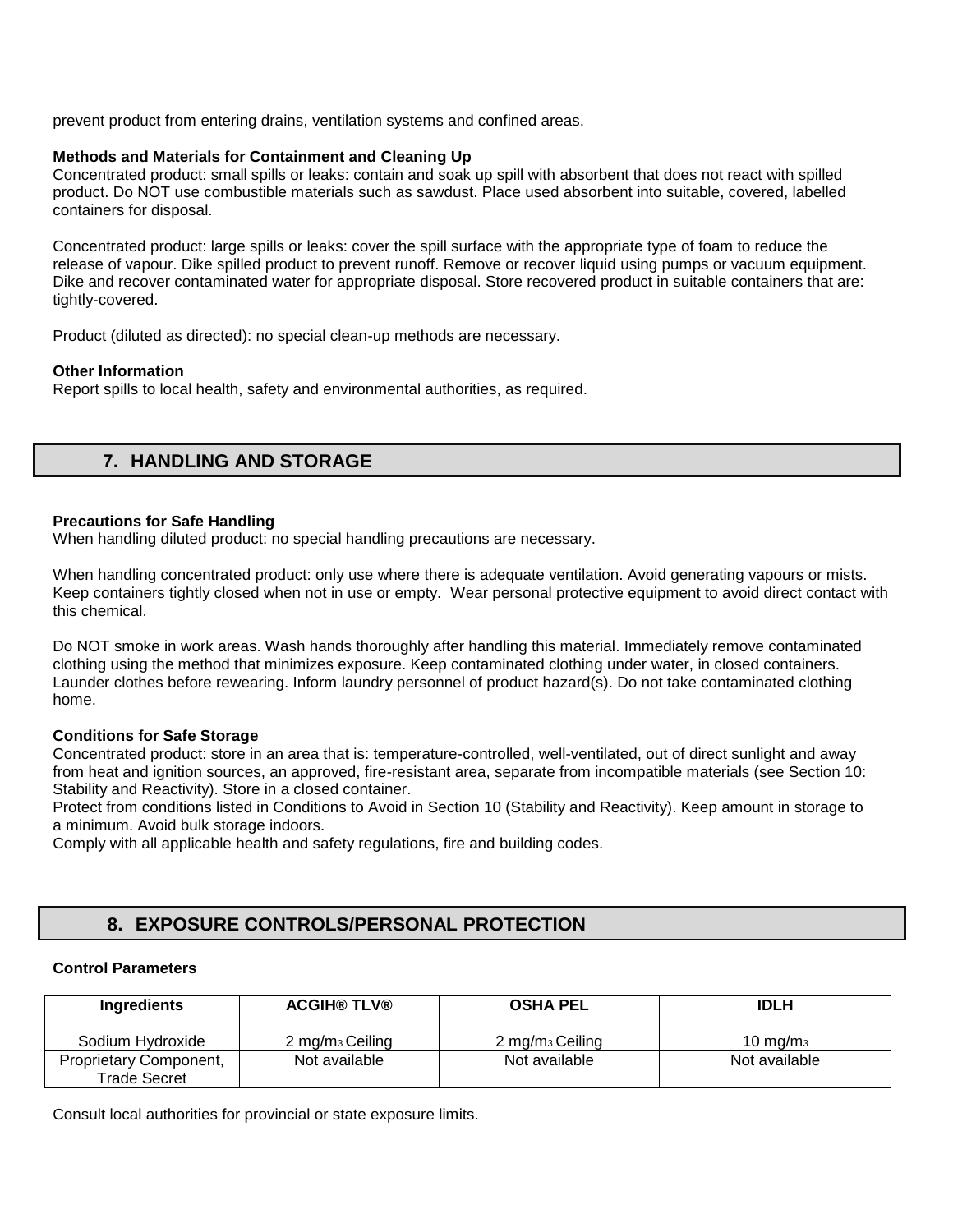#### **Appropriate Engineering Controls**

General ventilation is usually adequate. Provide eyewash and safety shower if contact or splash hazard exists. When handling large quantities of concentrated product: use a local exhaust ventilation and enclosure, if necessary, to control amount in the air. Use non-sparking ventilation systems, approved explosion-proof equipment and intrinsically safe electrical systems in areas where this product is used and stored.

#### **Individual Protection Measures**

#### **Eye/Face Protection**

Do not get in eyes. Wear chemical safety goggles.

## **Skin Protection**

Prevent all skin contact. Wear chemical protective clothing e.g. gloves, aprons, boots.

Suitable materials are: Barrier® (PE/PA/PE), Silver Shield/4H® (PE/EVAL/PE), Tychem® Responder, Tychem® TK.

The following materials should NOT be used: neoprene rubber, nitrile rubber, polyvinyl alcohol.

#### **Respiratory Protection**

Not normally required if product is used as directed.

Concentrated product: wear a NIOSH approved air-purifying respirator with an organic vapour cartridge. For non-routine or emergency situations: wear a NIOSH approved air-purifying respirator with an organic vapour Cartridge, or, wear a NIOSH approved self-contained breathing apparatus (SCBA) or supplied air respirator. **Other Personal Protection Data:** Ensure that eyewash stations and safety showers are proximal to the workstation location.

## **9. CHEMICAL AND PHYSICAL PROPERTIES**

| <b>Basic Physical and Chemical Properties</b> |                                              |  |  |
|-----------------------------------------------|----------------------------------------------|--|--|
| Appearance                                    | Yellow-orange liquid.                        |  |  |
| Odour                                         | <b>Odorless</b>                              |  |  |
| <b>Odour Threshold</b>                        | Not available                                |  |  |
| рH                                            | >13                                          |  |  |
| <b>Melting Point/Freezing Point</b>           | $-9^{\circ}$ C / 16 $^{\circ}$ F             |  |  |
| <b>Initial Boiling Point/Range</b>            | 127 °C / 261°F                               |  |  |
| <b>Flash Point</b>                            | <b>None</b>                                  |  |  |
| <b>Evaporation Rate</b>                       | Not available                                |  |  |
| Flammability (solid, gas)                     | Not applicable (liquid).                     |  |  |
| <b>Upper/Lower Flammability or</b>            | Not available (upper); Not available (lower) |  |  |
| <b>Explosive Limit</b>                        |                                              |  |  |
| <b>Vapour Pressure</b>                        | Not available                                |  |  |
| Vapour Density (air = 1)                      | Not available                                |  |  |
| <b>Relative Density (specific gravity</b>     | $1.20 - 1.35$                                |  |  |
| <b>Solubility</b>                             | Soluble in water                             |  |  |
| <b>Partition Coefficient,</b>                 | Not available                                |  |  |
| n-Octanol/Water (Log Kow)                     |                                              |  |  |
| <b>Auto-ignition Temperature</b>              | Not available                                |  |  |
| <b>Decomposition Temperature</b>              | Not available                                |  |  |
| <b>Viscosity</b>                              | Not available                                |  |  |
| <b>Other Information</b>                      |                                              |  |  |
| <b>Physical State:</b>                        | Liquid                                       |  |  |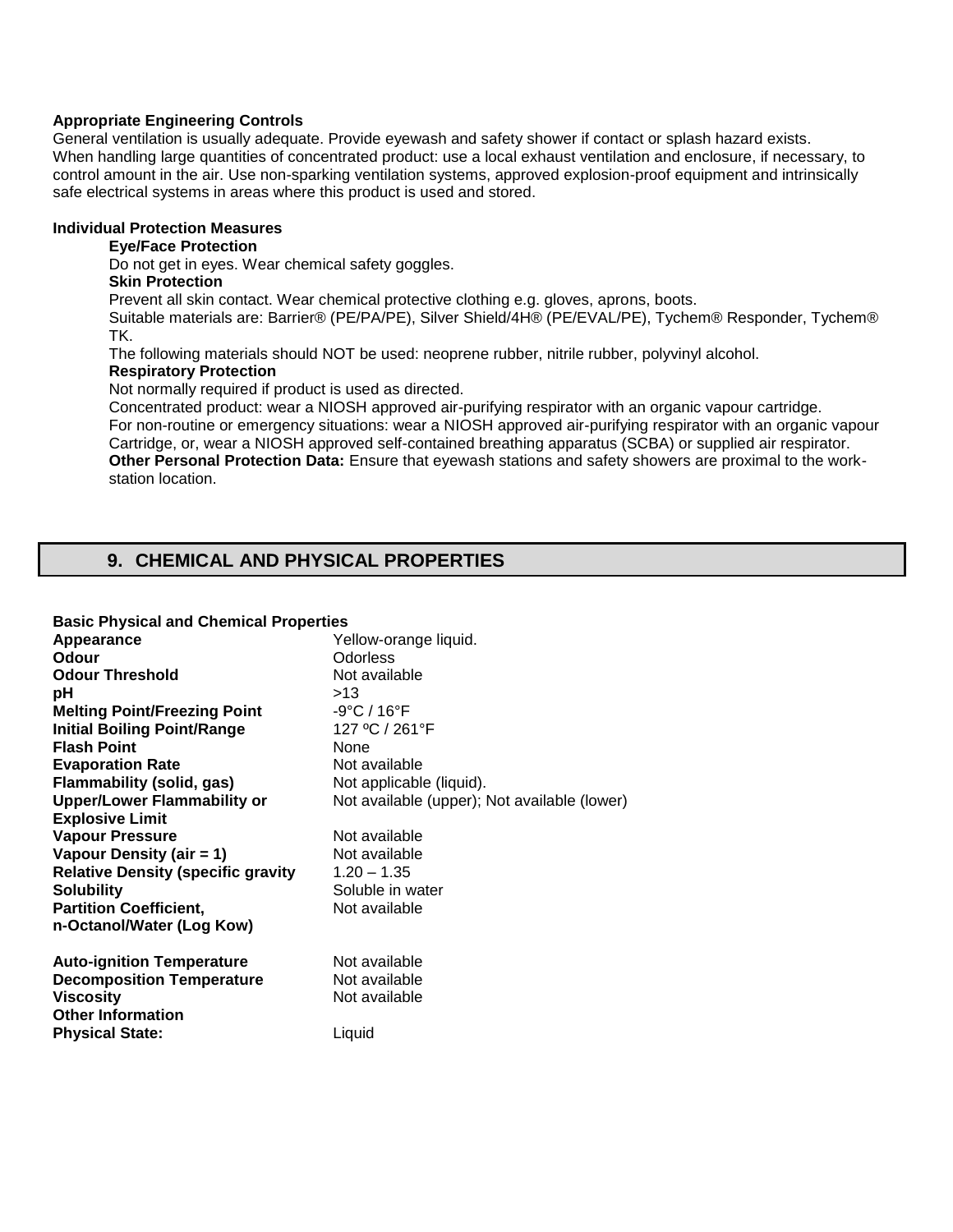### **10. STABILITY AND REACTIVITY**

#### **Reactivity**

Not reactive. Not sensitive to mechanical impact.

#### **Chemical Stability**

Normally stable.

#### **Possibility of Hazardous Reactions**

None expected under normal conditions of storage and use.

#### **Conditions to Avoid**

excessive heat, open flames and all ignition sources. Incompatible materials.

#### **Incompatible Materials**

Strong acids. Aluminum. Tin. Zinc. Chlorinated hydrocarbons. Acetone.

#### **Hazardous Decomposition Products**

Potassium oxide.

## **11. TOXICOLOGICAL INFORMATION**

#### **Likely Routes of Exposure**

Inhalation; skin contact; eye contact; ingestion.

| <b>Chemical Name</b>                          | <b>LC50</b>   | LD50 (oral)                       | LD50 (dermal) |
|-----------------------------------------------|---------------|-----------------------------------|---------------|
| Sodium Hydroxide                              | Not available | Oral LDLo Rabbit = $500$<br>mg/kg | Not available |
| <b>Proprietary Component, Trade</b><br>Secret | Not available | Not available                     | Not available |

#### **Acute Toxicity Estimates (ARE)**

| Acute Oral Toxicity:              | Acute toxicity estimate > 5000 mg/kg   |
|-----------------------------------|----------------------------------------|
| <b>Acute Inhalation Toxicity:</b> | No data available                      |
| Acute Dermal Toxicity:            | Acute toxicity estimate $>$ 5000 mg/kg |

#### **Skin Corrosion/Irritation**

May cause mild irritation based on information for closely related chemicals.

#### **Serious Eye Damage/Irritation**

No data available

#### **STOT (Specific Target Organ Toxicity) - Single Exposure Inhalation**

No data available

#### **Aspiration Hazard**

No data available

#### **STOT (Specific Target Organ Toxicity) - Repeated Exposure**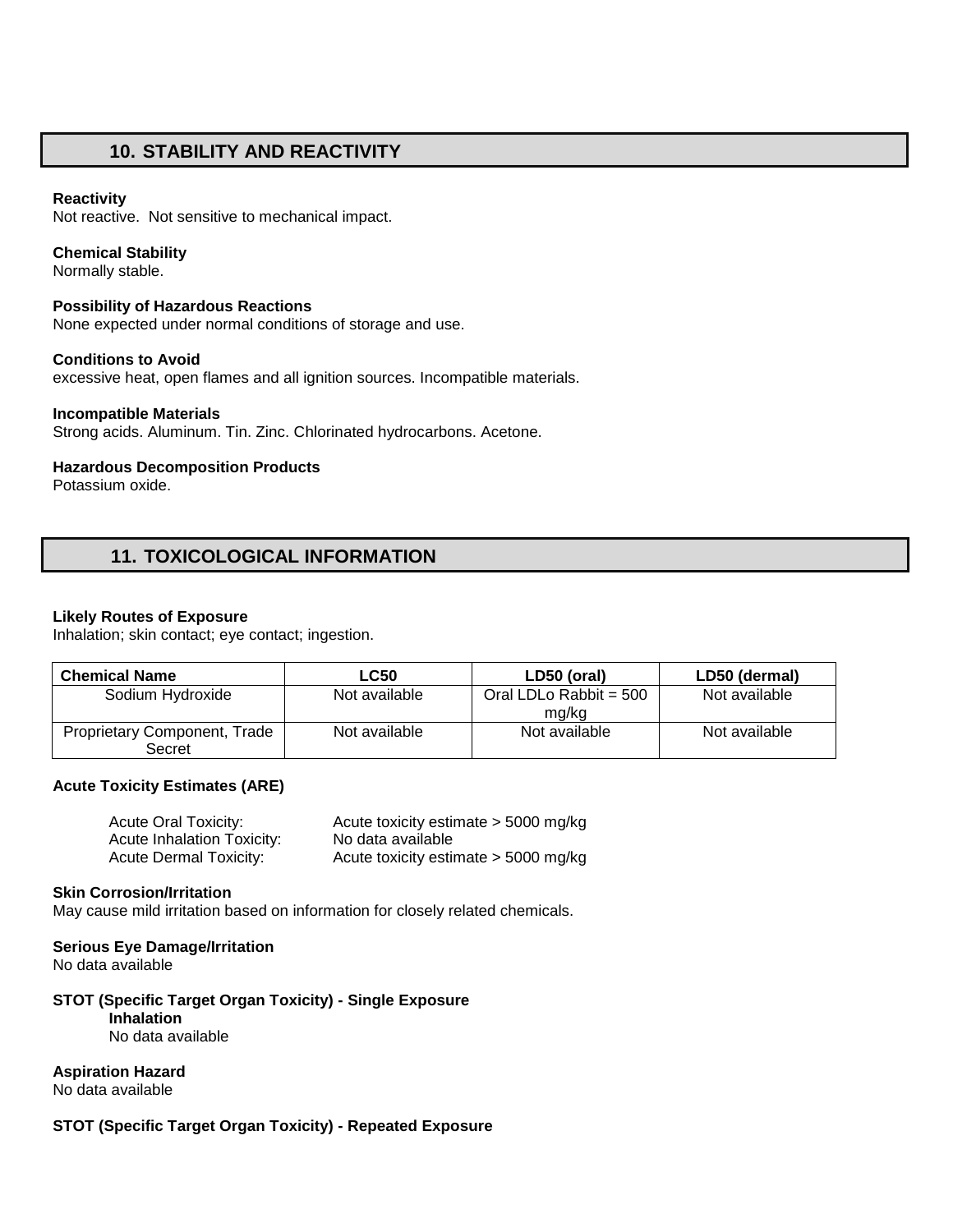#### No data available

**Respiratory and/or Skin Sensitization**  No data available

#### **Carcinogenicity**

| <b>Chemical Name</b>                   | IARC              | <b>ACGIH</b> | <b>NTP</b> | <b>OSHA</b> |
|----------------------------------------|-------------------|--------------|------------|-------------|
| Sodium Hydroxide                       | Not Listed        | Not Listed   | Not Listed | Not Listed  |
| Proprietary Component,<br>Trade Secret | <b>Not Listed</b> | Not Listed   | Not Listed | Not Listed  |

#### Key to Abbreviations

IARC = International Agency for Research on Cancer. Group 3 = Not classifiable as to its carcinogenicity to humans. ACGIH® = American Conference of Governmental Industrial Hygienists. A4 = Not classifiable as a human carcinogen. NTP = National Toxicology Program. OSHA = US Occupational Safety and Health Administration

#### **Reproductive Toxicity**

**Development of Offspring**  No data available **Sexual Function and Fertility**  No data available

#### **Germ Cell Mutagenicity**

Not mutagenic.

**Interactive Effects**  No information was located.

#### **Additional Information:**

No information was located.

### **12. ECOLOGICAL INFORMATION**

#### **Ecotoxicological Information:**

| Ingredients                                   | <b>Ecotoxicity - Fish Species</b><br>Data                              | <b>Acute Crustaceans</b><br>Toxicity: | <b>Ecotoxicity - Freshwater</b><br><b>Algae Data</b> |
|-----------------------------------------------|------------------------------------------------------------------------|---------------------------------------|------------------------------------------------------|
| Sodium Hydroxide                              | LC50 (Rainbow Trout)<br>1149 mg/l<br>LC50 (Chinook Salmon)<br>152 mg/l | Not available                         | Not available                                        |
| Proprietary Component,<br><b>Trade Secret</b> | Not available                                                          | Not available                         | Not available                                        |

#### **Other Information:**

Do not allow product or runoff from fire control to enter storm or sanitary sewers, lakes, rivers, streams or public waterways. Block off drains and ditches. Spill areas must be cleaned and restored to original condition or to the satisfaction of authorities. May be harmful to aquatic life. Biodegrades (slow). Rapid volatilization. Not expected to bioconcentrate.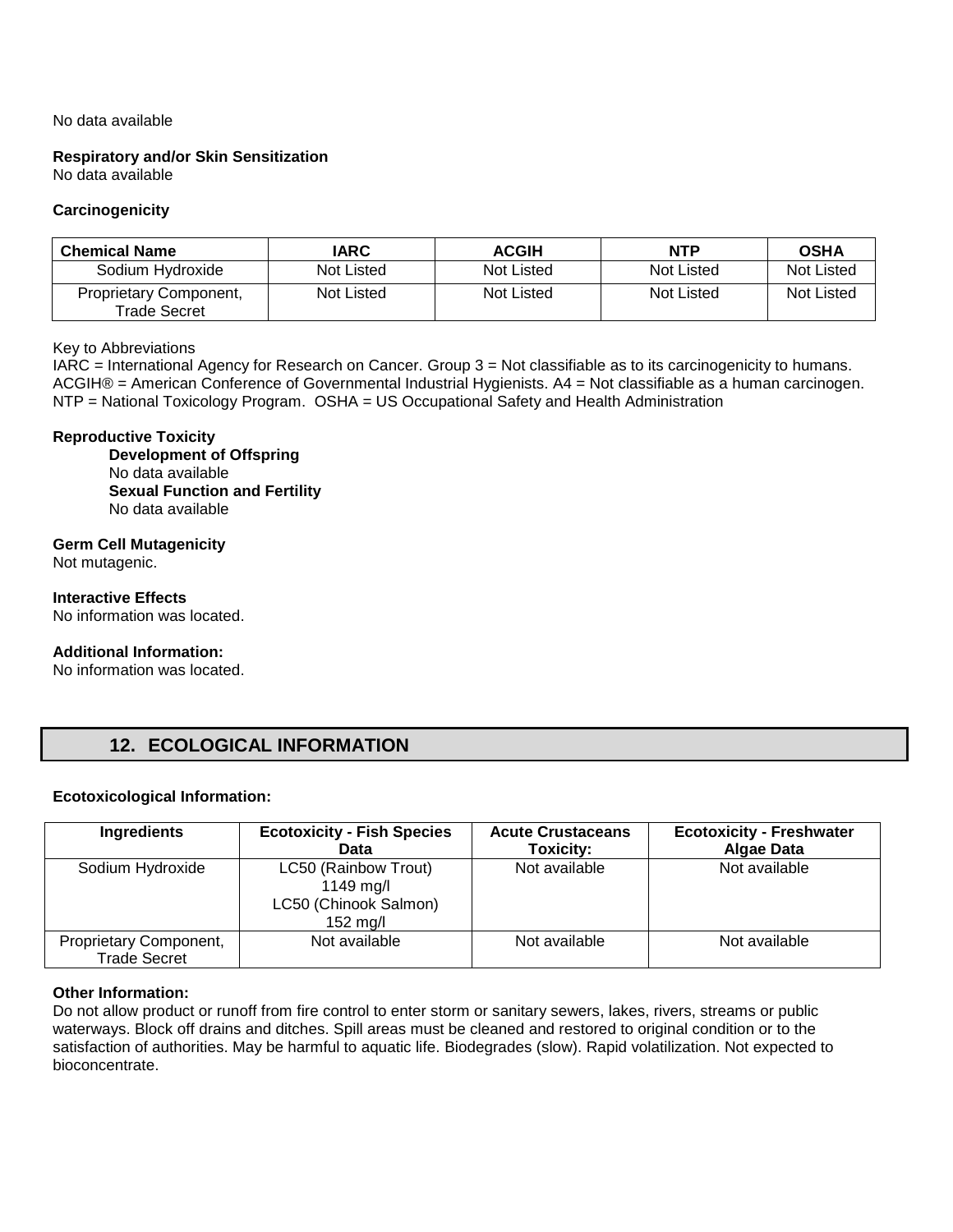### **13. DISPOSAL CONSIDERATIONS**

#### **Disposal Methods**

Recommended disposal methods are for the product, as sold. (Used material may contain other hazardous contaminants). The required hazard evaluation of the waste and compliance with the applicable hazardous waste laws are the responsibility of the user.

Burn in an approved incinerator according to federal, provincial/state, and local regulations. Empty containers retain product residue. Follow label warnings even if container appears to be empty. The container for this product can present explosion or fire hazards, even when emptied. Do not cut, puncture, or weld on or near this container.

### **14. TRANSPORT INFORMATION**

**DOT (U.S.): DOT Shipping Name:** SODIUM HYDROXIDE, SOLUTION **DOT Hazardous Class** 8 **DOT UN Number:** UN1824 **DOT Packing Group:** II **DOT Reportable Quantity (lbs):** Not Available. **Marine Pollutant:** No.

**TDG (Canada): TDG Shipping Name:** SODIUM HYDROXIDE, SOLUTION **Hazard Class:** 8 **UN Number:** UN1824 **Packing Group:** II **Marine Pollutant:** No.

**Special Precautions for User** Not applicable

**Transport in Bulk According to Annex II of MARPOL 73/78 and the IBC Code**  Not applicable

# **15. REGULATORY INFORMATION**

#### **Canada**

#### **WHMIS Classification**

E – Corrosive Material

This product has been classified in accordance with the hazard criteria of the Controlled Products Regulations and the SDS contains all of the information required by the Controlled Products Regulations.

**Domestic Substances List (DSL) / Non-Domestic Substances List (NDSL)** 

All ingredients are listed on the DSL/NDSL.